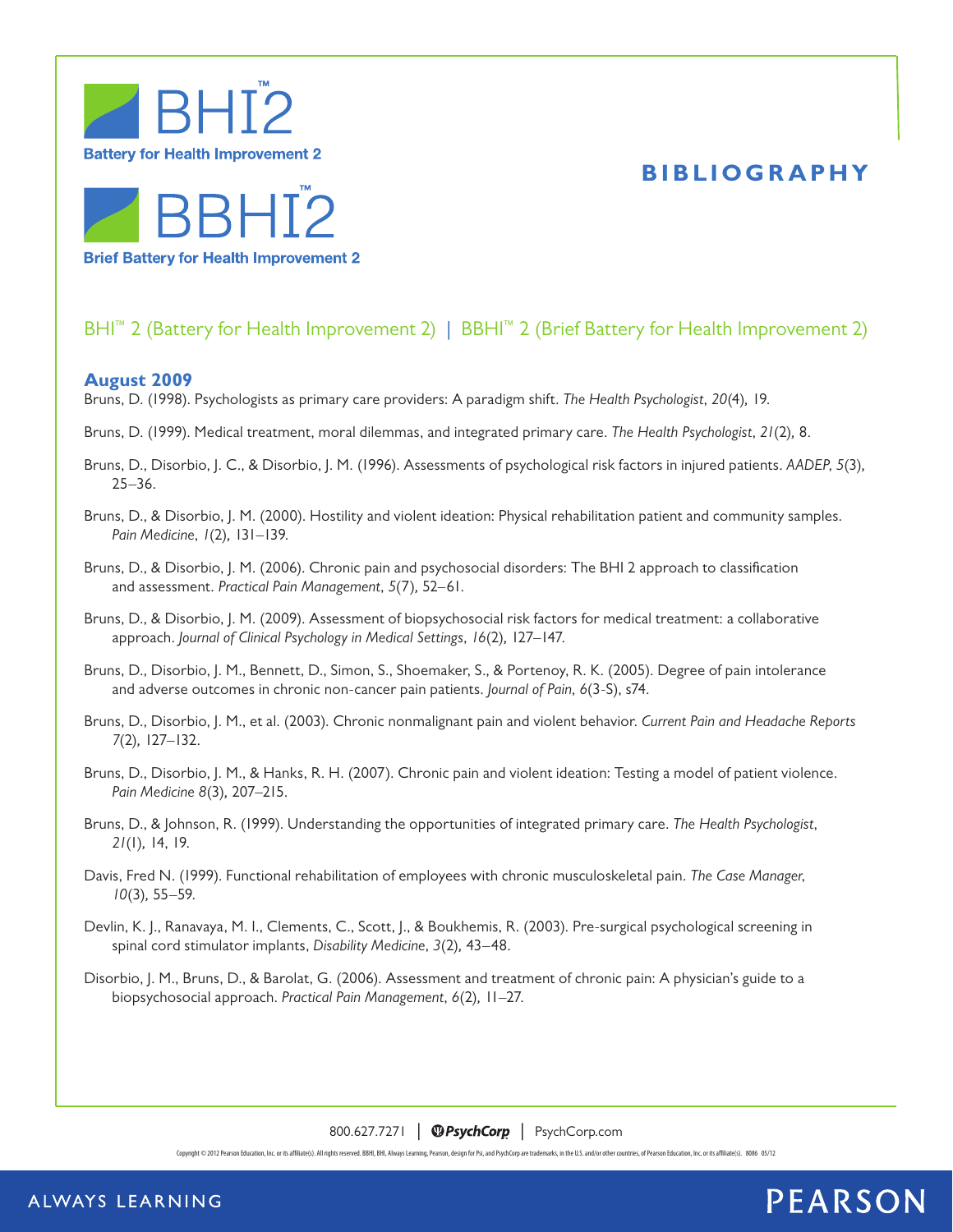- Fishbain, D. A., Bruns, D., Disorbio, J. M., & Lewis, J. E. (2007). What patient attributes are associated with thoughts of suing a physician? *Archives of Physical Medicine Rehabilitation*, *88*(5)*,* 589–596.
- Fishbain, D. A., Bruns, D., Disorbio, J. M., & Lewis, J. E. (2008). What are the variables that are associated with the patient's wish to sue his physician in patients with acute and chronic pain? *Pain Medicine*, *9*(8)*,* 1130–1142.
- Fishbain, D. A., Bruns, D., Disorbio, J. M., & Lewis, J. E. (2009). Correlates of self-reported violent ideation against physicians in acute- and chronic-pain patients. *Pain Medicine*, *10*(3)*,* 573–585.
- Fishbain, D. A., Bruns, D., Disorbio, J. M., & Lewis, J. E. (2009). Risk for five forms of suicidality in acute pain patients and chronic pain patients vs. pain-free community controls. *Pain Medicine*, *10*(6), 1095–1105.



800.627.7271 | **@PsychCorp** | PsychCorp.com

Copyright © 2012 Pearson Education, Inc. or its affiliate(s). All rights reserved. BBHI, BHI, Always Learning, Pearson, design for Psi, and PsychCorp are trademarks, in the U.S. and/or other countries, of Pearson Education

### ALWAYS LEARNING

# **PEARSON**

2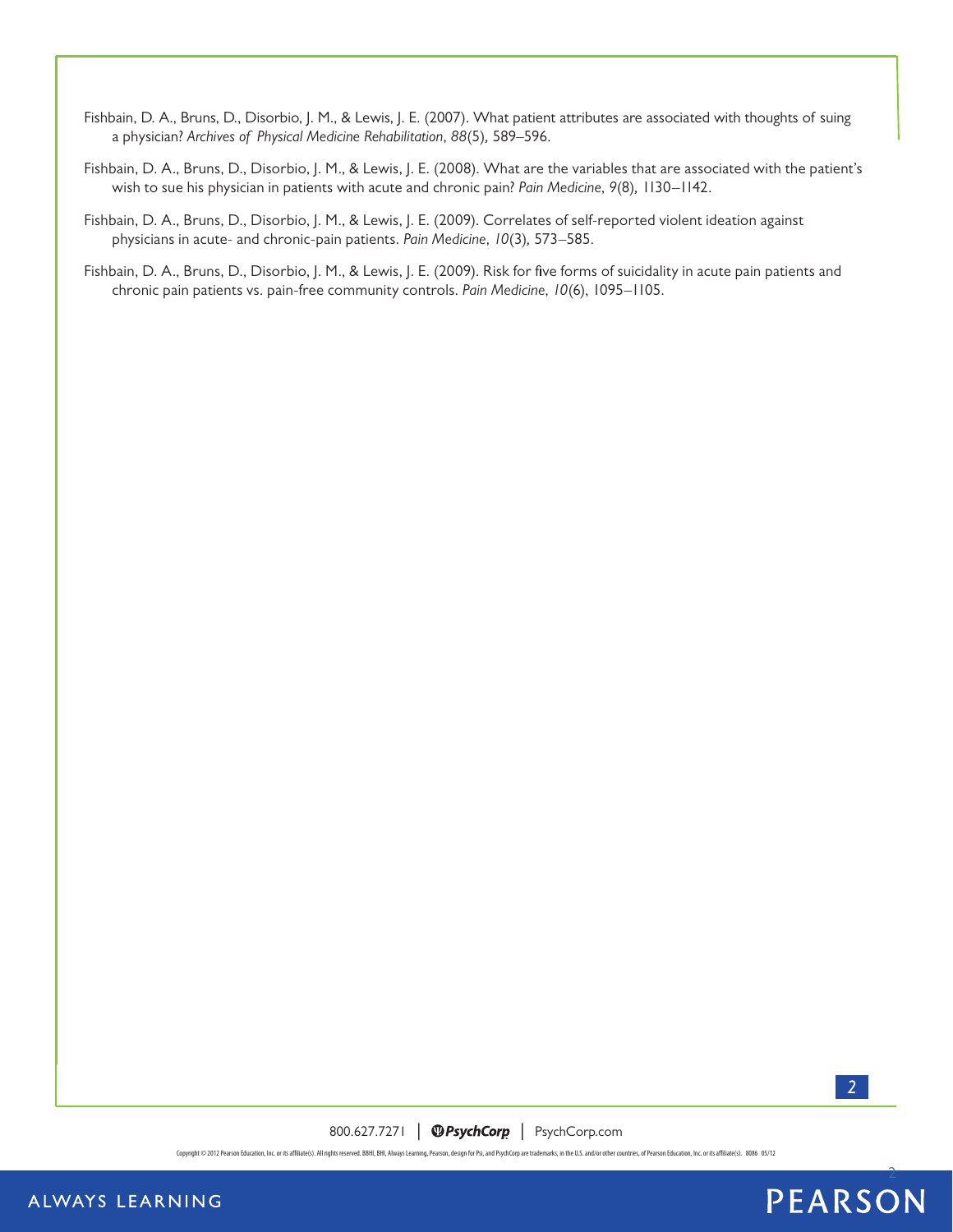#### **Presentations**

- Brendel, J., Bruns, D., & Disorbio, J. M. (2004, September). *Percutaneous disc decompression catheter: Preliminary outcome results.*  Paper presented at the meeting of the International Spinal Injection Society, Maui, HI.
- Bruns, D. (2002, October). *The assessment of delayed recovery in upper extremity injuries.* Paper presented at "In Search of MMI" conference, Genesee, CO.
- Bruns, D. (2003, November). *The assessment of psychological risk factors in delayed recovery.* Paper presented at Colorado Division of Worker Compensation Medical Treatment Guidelines Seminar, Broomfield, CO.
- Bruns, D. (2005, November). *Psychological issues with chronic pain and delayed recovery.* Continuing medical education seminar for physicians sponsored by the Montana state government, Helena, MT.
- Bruns, D. (2006, March). *Psychological evaluation of medical patients with the Battery for Health Improvement 2. Paper presented* at the California Psychological Association annual convention: Pre-conference workshop, San Francisco, CA.
- Bruns, D., & Disorbio, J. M. (1998, August). *Violent ideation in medical patients in four insurance systems.* Paper presented to a meeting of the 1998 American Psychological Association, San Francisco, CA.
- Bruns, D., & Disorbio, J. M. (2000, August). *0–10 Pain scale norms for head injured and orthopedic patients.* Paper presented to a meeting of the American Psychological Association, Washington, DC.
- Bruns, D., & Disorbio, J. M. (2000, November). *Chronic pain patients risk for violent behavior: Evaluation and management in the pain facility setting.* Symposium presentation to a meeting of the American Pain Society, Atlanta, GA.
- Bruns, D., & Disorbio, J. M. (2000, August). Development of a BHI faking index. Paper presented to the American Psychological Association, Washington, DC.
- Bruns, D., & Disorbio, J. M. (2000, February). *Violent ideation in physical rehabilitation patients.* Paper presented at the 16th annual meeting of the American Academy of Pain Medicine, New Orleans, LA.
- Bruns, D., & Disorbio, J. M. (2002, February). *The assessment of outcomes in pain treatment.* Paper presented at the First Annual Update on Advanced Interventional Pain Management at Cedars-Sinai Medical Center, Beverly Hills, CA.
- Bruns, D., Disorbio, J. M., Bennett, D. B., Simon S., Shoemaker S., & Portenoy, R. K. (2005, March). *Degree of pain intolerance and adverse outcomes in chronic noncancer pain patients.* Paper presented at the American Pain Society National Conference, Boston, MA.
- Bruns, D., Disorbio, J. M., & Disorbio, J. C. (1998, April). *Psychophysical assessment of the injured patient: Planning for treatment and management.* Paper presented to a workshop for the 29th Annual Meeting of the Association for Applied Psychophysiology and Biofeedback, Orlando, FL.
- Bruns, D., Disorbio, M., & Gaffney, K. (1995). *Management of psychosocial factors in worker's compensation injury and illness cases.* Paper presented to a workshop for the Rocky Mountain Academy of Occupational and Environmental Medicine, the 30th Annual Conference on Occupational Medicine, Denver, CO.
- Bruns, D., Disorbio, M., & Gaffney, K. (1995). *Psychosocial factor assessment.* Paper presented to Rocky Mountain Academy of Occupational and Environmental Medicine, the 30th Annual Conference on Occupational Medicine, Denver, CO.
- Disorbio, J. M., Bennett, D., & Bruns, D. (2000, July). *Presurgical evaluation of patients considered for neural blockade and dorsal column stimulator procedures.* Paper presented to the Pain 2000 Worldwide Conference, San Francisco, CA.
- Disorbio, J. M., & Bruns, D. (1998, August). *Psychological profiles of rehabilitation patients reporting childhood sexual abuse.*  Paper presented to a meeting of the 1998 American Psychological Association, San Francisco, CA.

*3*

800.627.7271 | **@PsychCorp** | PsychCorp.com

Copyright © 2012 Pearson Education, Inc. or its affiliate(s). All rights reserved. BBHI, BHI, Always Learning, Pearson, design for Psi, and PsychCorp are trademarks, in the U.S. and/or other countries, of Pearson Education

# **PEARSON**